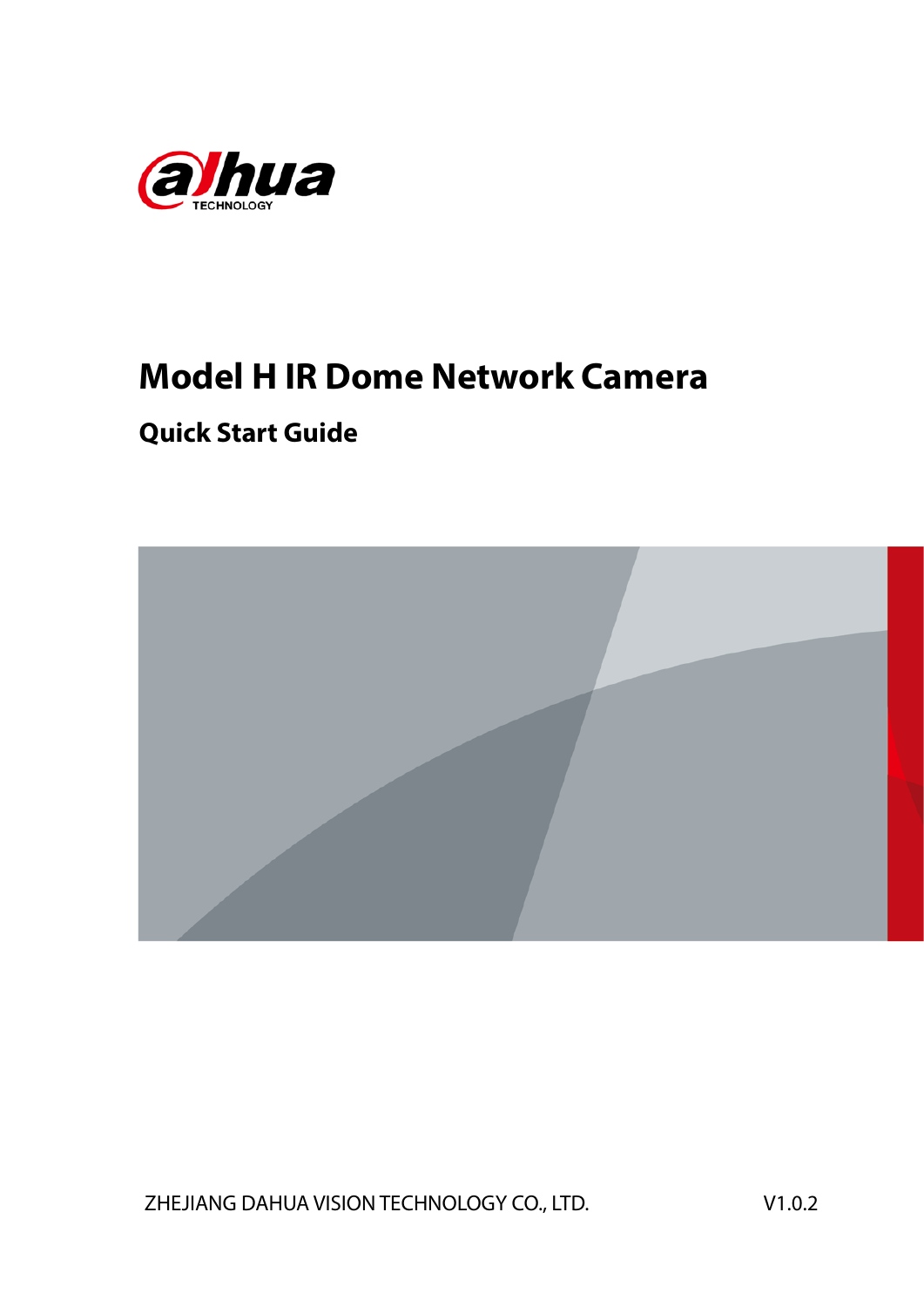# **Foreword**

#### <span id="page-1-0"></span>General

This manual introduces the functions, installation, and operations of the camera.

#### Safety Instructions

The following categorized signal words with defined meaning might appear in the manual.

| <b>Signal Words</b> | <b>Meaning</b>                                                    |
|---------------------|-------------------------------------------------------------------|
| <b>WARNING</b>      | Indicates a medium or low potential hazard which, if not avoided, |
|                     | could result in slight or moderate injury.                        |
|                     | Indicates a potential risk which, if not avoided, may result in   |
| $\angle$ ! CAUTION  | property damage, data loss, lower performance, or unpredictable   |
|                     | result.                                                           |
|                     | Provides additional information as the emphasis and supplement to |
| <b>NOTE</b>         | the text.                                                         |

#### Revision History

| <b>Revision Content</b><br><b>Version</b> |                                              | <b>Release Time</b> |  |
|-------------------------------------------|----------------------------------------------|---------------------|--|
| V1.0.2                                    | Updated "Important Safeguards and Warnings." | April 2021          |  |
| V1.0.1                                    | Modify the picture of alarm output in "1.2"  | October 2019        |  |
|                                           | Connecting Alarm Input/output."              |                     |  |
| V1.0.0                                    | First release.                               | <b>July 2019</b>    |  |

#### About the Manual

- The manual is for reference only. If there is inconsistency between the manual and the actual product, the actual product shall prevail.
- We are not liable for any loss caused by the operations that do not comply with the manual.
- The manual would be updated according to the latest laws and regulations of related regions. For detailed information, see the paper manual, CD-ROM, QR code or our official website. If there is inconsistency between paper manual and the electronic version, the electronic version shall prevail.
- All the designs and software are subject to change without prior written notice. The product updates might cause some differences between the actual product and the manual. Please contact the customer service for the latest program and supplementary documentation.
- There still might be deviation in technical data, functions and operations description, or errors in print. If there is any doubt or dispute, please refer to our final explanation.
- Upgrade the reader software or try other mainstream reader software if the manual (in PDF format) cannot be opened.

I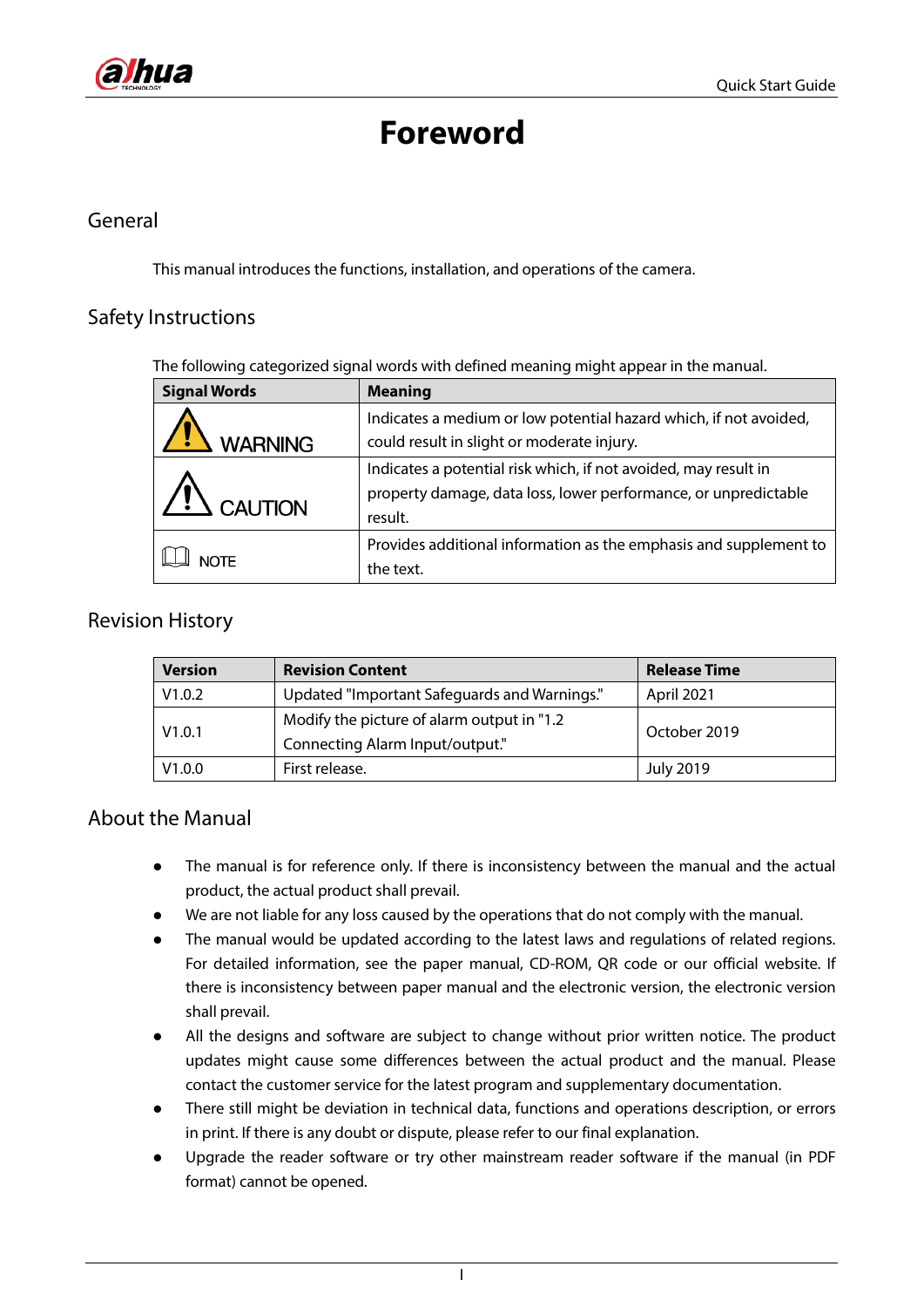

- All trademarks, registered trademarks and the company names in the manual are the properties of their respective owners.
- Please visit our website, contact the supplier or customer service if there is any problem occurred when using the device.
- If there is any uncertainty or controversy, please refer to our final explanation.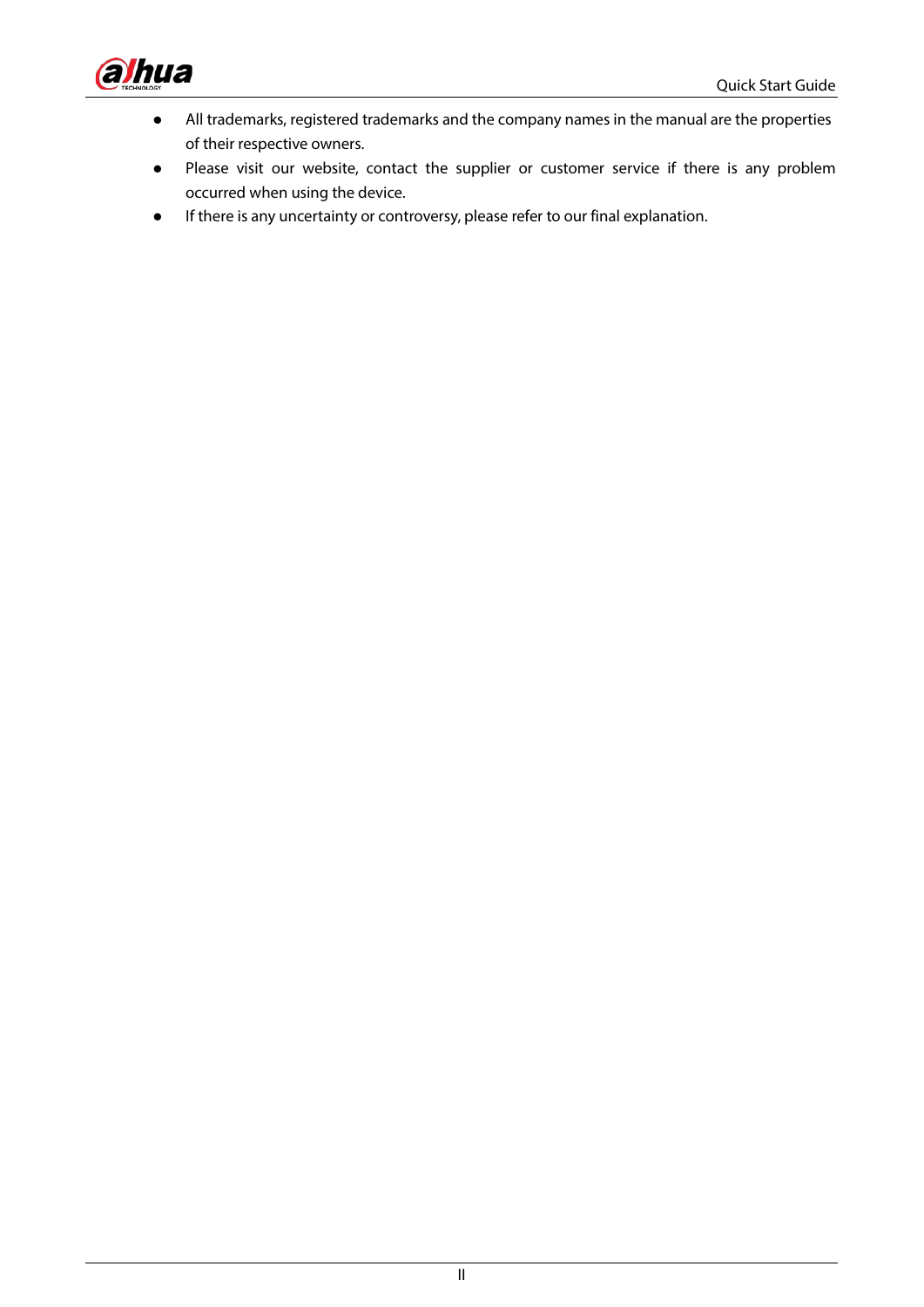<span id="page-3-0"></span>

# **Important Safeguards and Warnings**

#### Electrical Safety

- All installation and operation should conform to your local electrical safety codes.
- The power source shall conform to the Safety Extra Low Voltage (SELV) standard, and supply power with rated voltage which conforms to Limited Power Source requirement according to IEC60950-1. Please note that the power supply requirement is subject to the device label.
- Make sure the power supply is correct before operating the device.
- A readily accessible disconnect device shall be incorporated in the building installation wiring.
- Prevent the power cable from being trampled or pressed, especially the plug, power socket and the junction extruded from the device.

#### Environment

- Do not aim the device at strong light to focus, such as lamp light and sun light; otherwise it might cause over brightness or light marks, which are not the device malfunction, and affect the longevity of Complementary Metal-Oxide Semiconductor (CMOS).
- Do not place the device in a damp or dusty environment, extremely hot or cold temperatures, or the locations with strong electromagnetic radiation or unstable lighting.
- Keep the device away from any liquid to avoid damage to the internal components.
- Keep the indoor device away from rain or damp to avoid fire or lightning.
- Keep sound ventilation to avoid heat accumulation.
- Transport, use and store the device within the range of allowed humidity and temperature.
- Heavy stress, violent vibration or water splash are not allowed during transportation, storage and installation.
- Pack the device with standard factory packaging or the equivalent material when transporting the device.
- Install the device in the location where only the professional staff with relevant knowledge of safety guards and warnings can access. The accidental injury might happen to the non-professionals who enter the installation area when the device is operating normally.

#### Operation and Daily Maintenance

- Do not touch the heat dissipation component of the device to avoid scald.
- Carefully follow the instructions in the manual when performing any disassembly operation about the device; otherwise, it might cause water leakage or poor image quality due to unprofessional disassembly. Please make sure that the gasket ring is flat and properly installed in the groove before installing the cover. Please contact after-sale service for desiccant replacement if there is condensed fog on the lens after unpacking or when the desiccant turns green (Not all models are included with the desiccant).
- It is recommended to use the device together with lightning arrester to improve lightning protection effect.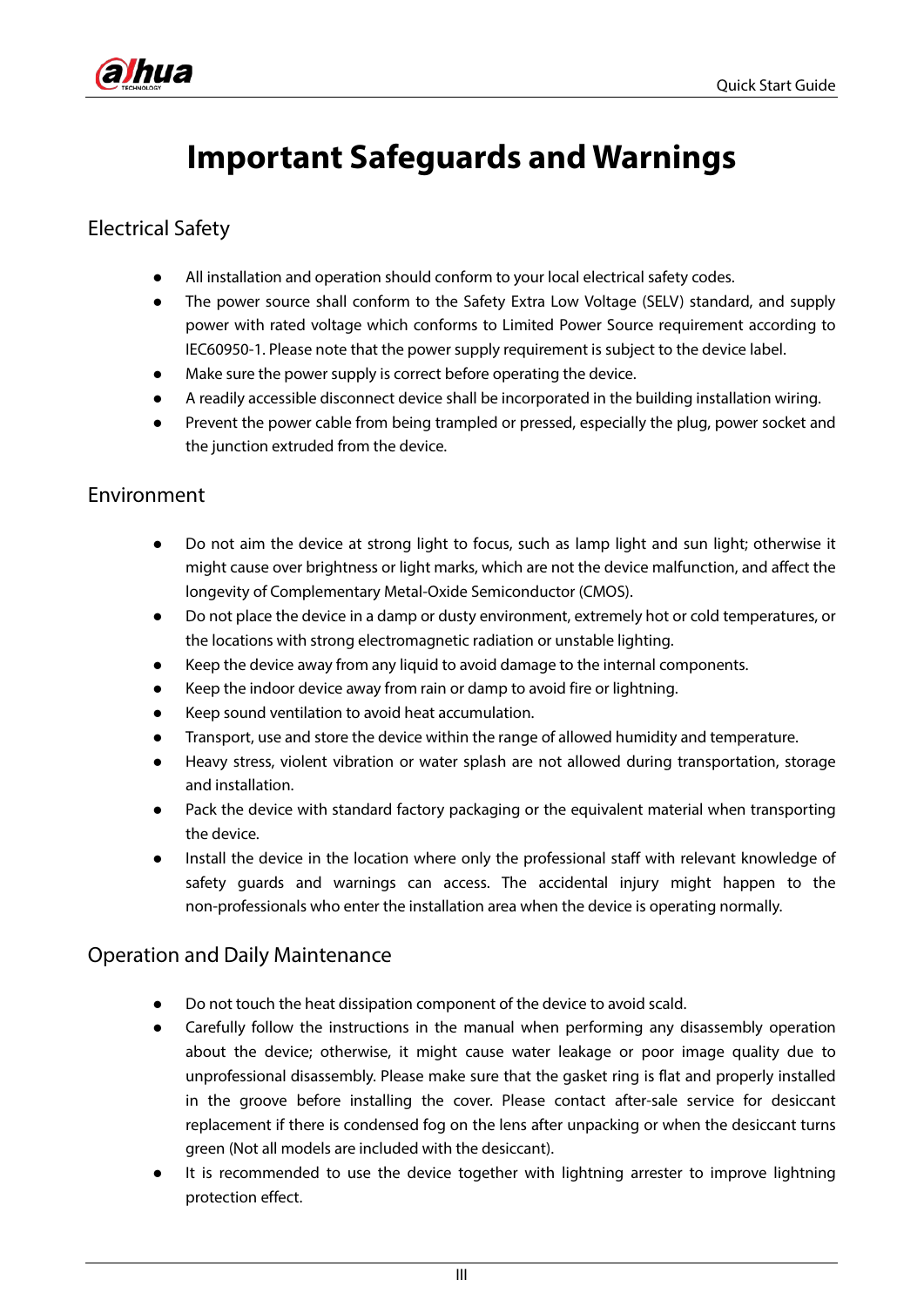

- It is recommended to ground the device to enhance reliability.
- Do not touch the image sensor (CMOS) directly. Dust and dirt could be removed with air blower, or you can wipe the lens gently with soft cloth that moistened with alcohol.
- Device body can be cleaned with soft dry cloth, which can also be used to remove stubborn stains when moistened with mild detergent. To avoid possible damage on device body coating which could cause performance decrease, do not use volatile solvent such as alcohol, benzene, diluent and so on to clean the device body, nor can strong, abrasive detergent be used.
- Dome cover is an optical component, do not touch or wipe the cover with your hands directly during installation or operation. For removing dust, grease or fingerprints, wipe gently with moisten oil-free cotton with diethyl or moisten soft cloth. You can also air blower to remove dust.

#### **WARNING**

- Please strengthen the protection of network, device data and personal information by adopting measures which include but not limited to using strong password, modifying password regularly, upgrading firmware to the latest version, and isolating computer network. For some device with old firmware versions, the ONVIF password will not be modified automatically along with the modification of the system password, and you need to upgrade the firmware or manually update the ONVIF password.
- Use standard components or accessories provided by manufacturer and make sure the device is installed and maintained by professional engineers.
- The surface of the image sensor should not be exposed to laser beam radiation in an environment where a laser beam device is used.
- Do not provide two or more power supply sources for the device unless otherwise specified. A failure to follow this instruction might cause damage to the device.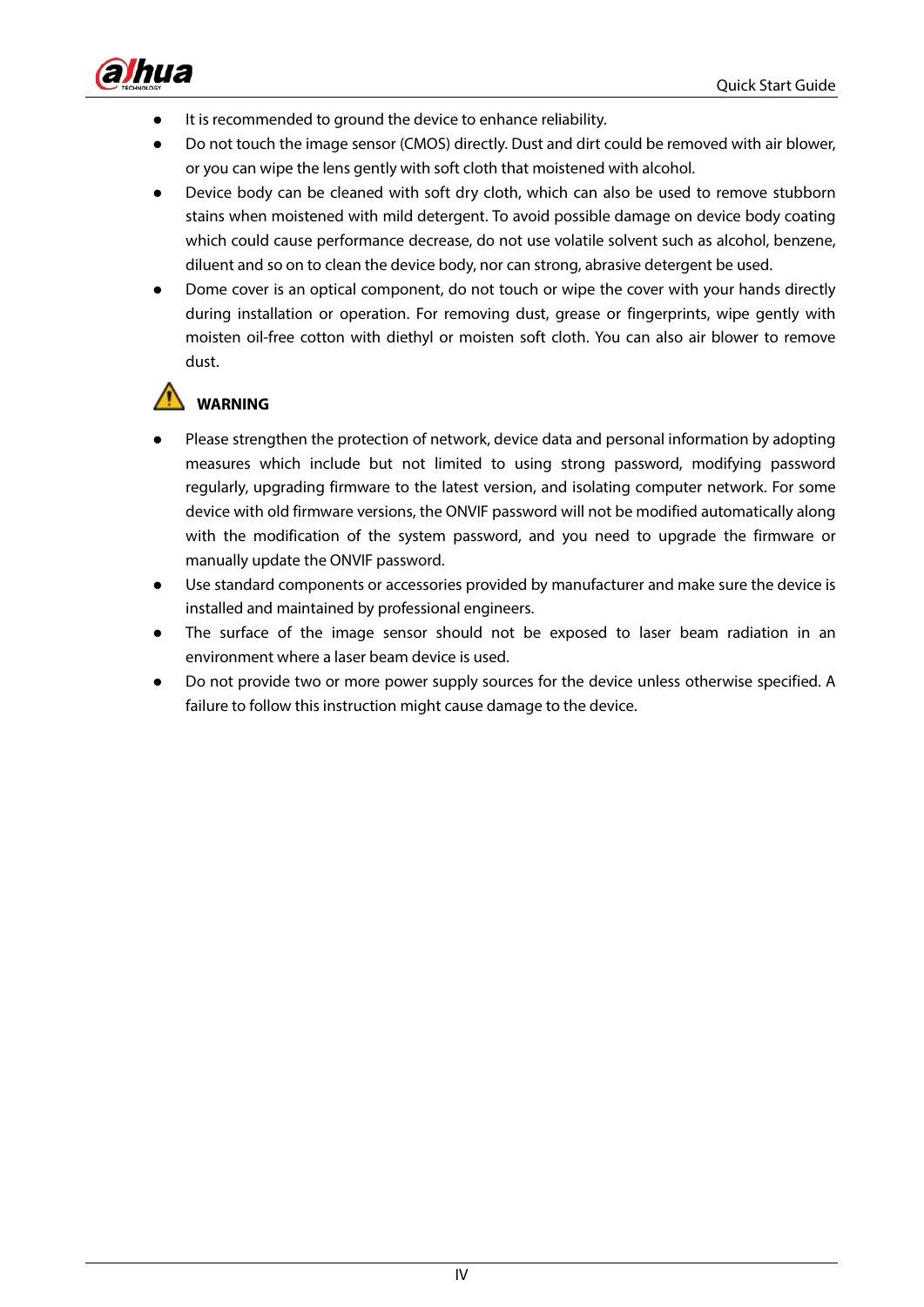

# **Table of Contents**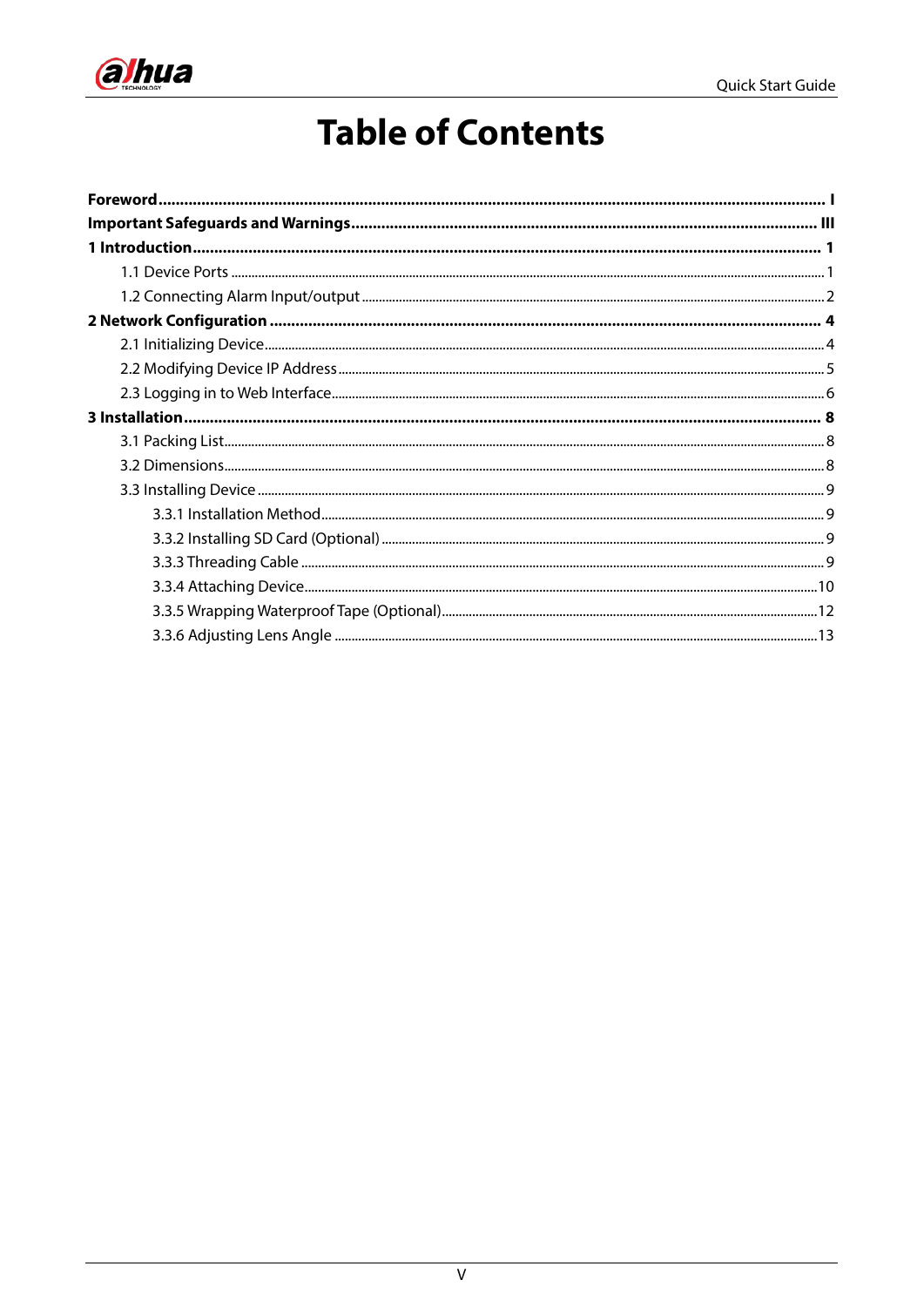<span id="page-6-0"></span>

# **1 Introduction**

## <span id="page-6-1"></span>**1.1 Device Ports**

- Device ports might vary with different models, and the actual product shall prevail.
- Waterproof all the cable joints with insulating tape and waterproof tape to avoid short circuit and water damage. For the detailed operation, see the *FAQ Manual*.

Figure 1-1 Device ports



<span id="page-6-2"></span>For more information about device ports, see [Table 1-1.](#page-6-2)

| Table 1-1 Device ports information |
|------------------------------------|
|------------------------------------|

| No.           | <b>Port Name</b>           | <b>Description</b>                                                                            |  |  |  |
|---------------|----------------------------|-----------------------------------------------------------------------------------------------|--|--|--|
| 1             | Power input                | Inputs 12V DC or 24V AC power. Please be sure to supply power as<br>instructed in the manual. |  |  |  |
|               |                            |                                                                                               |  |  |  |
|               |                            | Device abnormity or damage could occur if power is not supplied                               |  |  |  |
|               |                            | correctly.                                                                                    |  |  |  |
| $\mathcal{P}$ | Ethernet                   | Connects to network with network cable.                                                       |  |  |  |
|               |                            | Provides power to the device with PoE.                                                        |  |  |  |
| 3             | <b>RS-485</b>              | Controls external devices, such as PTZ.                                                       |  |  |  |
|               | Alarm I/O<br>$(pin1-pin8)$ | Includes alarm signal input and output ports. See Table 1-2.                                  |  |  |  |
| 4             | Power output               |                                                                                               |  |  |  |
|               | $(pin9-pin10)$             | Outputs 12V DC 2W power.                                                                      |  |  |  |
| 5             | Audio output               | Connects to speaker to output audio signal.                                                   |  |  |  |
|               | Audio input                | Connects to sound-pick-up device to receive audio signal.                                     |  |  |  |
| 6             | <b>CVBS</b>                | Outputs analog video signal.                                                                  |  |  |  |

1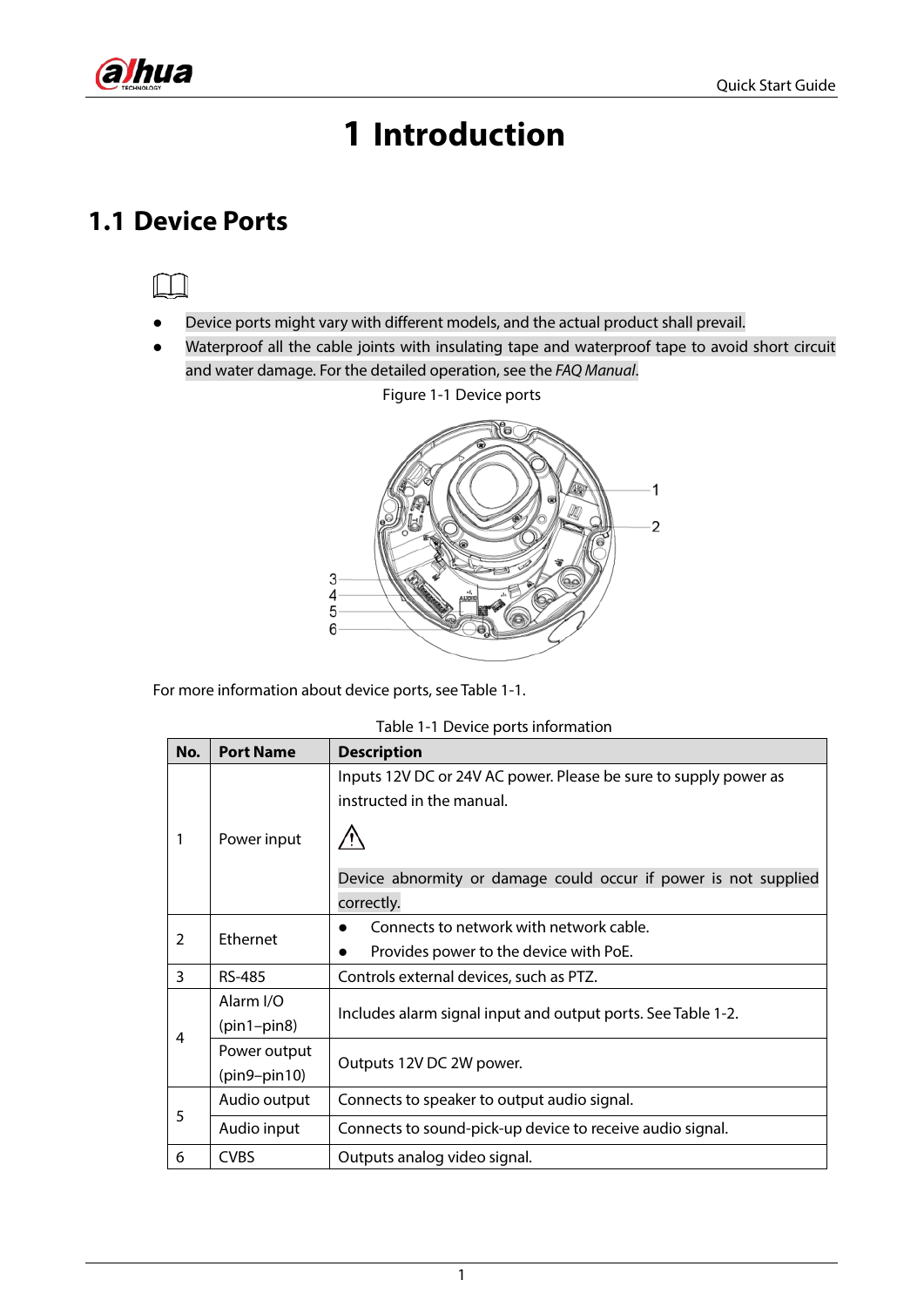<span id="page-7-1"></span>

| <b>Port</b> | <b>Port Name</b>             | <b>Description</b>                                   |  |  |  |
|-------------|------------------------------|------------------------------------------------------|--|--|--|
| Alarm I/O   | ALARM_IN (pin1-pin3)         | Receives the switch signal of external alarm source. |  |  |  |
|             |                              |                                                      |  |  |  |
|             | GND (pin4)                   | Connect all the alarm input devices to the same GND  |  |  |  |
|             |                              | port.                                                |  |  |  |
|             | ALARM NO1 (pin5)             | Outputs alarm signal to alarm output device.         |  |  |  |
|             | ALARM NO <sub>2</sub> (pin7) |                                                      |  |  |  |
|             | ALARM_COM1 (pin6)            | When connecting to alarm output device, only the     |  |  |  |
|             |                              | ALARM_NO port and ALARM_COM port with the same       |  |  |  |
|             | ALARM_COM2 (pin8)            | number can be used together.                         |  |  |  |

Table 1-2 Alarm I/O port introduction

## <span id="page-7-0"></span>**1.2 Connecting Alarm Input/output**

#### Alarm input/output is available on select models.

Step 1 Connect alarm input device to the alarm input end of the I/O port. See [Figure 1-2.](#page-7-2) Device collects different states of alarm input port when the input signal is idling and grounded.

- Device collects logic "1" when input signal is connecting to  $+3V$  to  $+5V$  or idling.
- Device collects logic "0" when input signal is grounded.

Figure 1-2 Alarm input

<span id="page-7-2"></span>

Step 2 Connect alarm output device to the alarm output end of the I/O port. The alarm output is relay switch output, which can only connect to NO alarm devices. The ALARM\_NO port and the ALARM\_COM port with the same number constitute a switch for alarm output. See [Figure 1-3.](#page-8-0) The switch is open normally and closes when there is alarm output.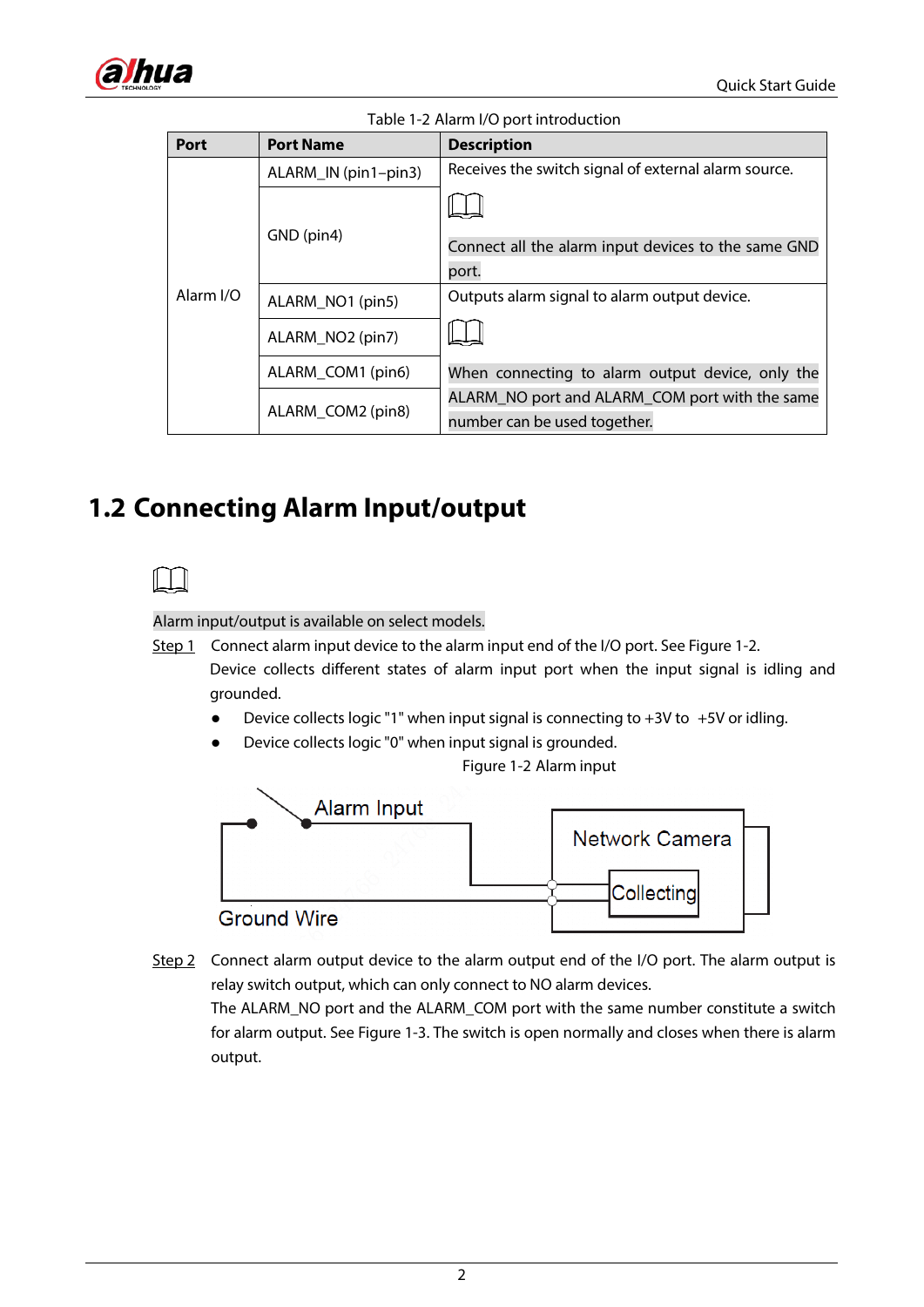<span id="page-8-0"></span>





- Step 3 Log in to web interface, and configure alarm input and alarm output in alarm setting.
	- The alarm input on the web interface is corresponding to the alarm input end of the I/O port. There will be high level and low level alarm signal generated by the alarm input device when alarm occurs, set the input mode to "NO" (default) if the alarm input signal is logic "0" and to "NC" if the alarm input signal is logic "1".
	- The alarm output on the web interface is corresponding to the alarm output end of the device, which is also alarm output end of the I/O port.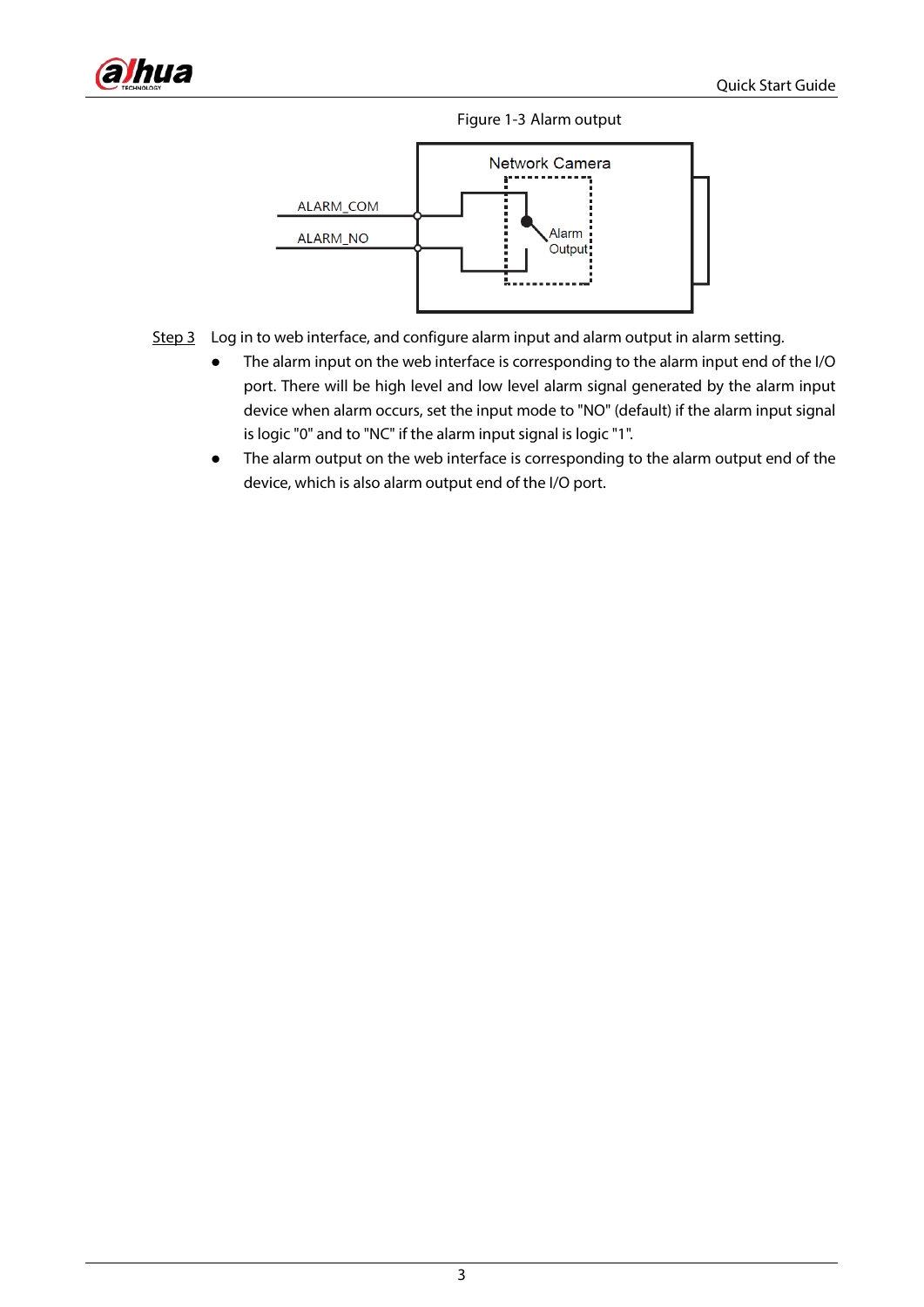<span id="page-9-0"></span>

# **2 Network Configuration**

Device initialization and IP address setting can be finished with the "ConfigTool" or on web interface. For more information, see the *WEB Operation Manual*.



- Device initialization is available on select models, and it is required at first use or after the device being reset.
- Device initialization is available only when the IP addresses of the device (192.168.1.108 by default) and the PC stay in the same network segment.
- Plan useable network segment properly to connect the device to the network.
- The following figures and interfaces are for reference only, and the actual product shall prevail.

## <span id="page-9-3"></span><span id="page-9-1"></span>**2.1 Initializing Device**

Step 1 Double-click "ConfigTool.exe" to open the tool.

<span id="page-9-2"></span>Step 2 Click <sup>1</sup>

The **Modify IP** interface is displayed. See [Figure 2-1.](#page-9-2)

Figure 2-1 Modify IP

| Q<br>Operate<br>(3)<br>m<br>- 10               |
|------------------------------------------------|
|                                                |
|                                                |
|                                                |
| e<br>1.000.0026.0.R                            |
| $\bm{\epsilon}$<br>o                           |
| $\epsilon$<br>3.218.0000001.2<br>◆             |
| $\epsilon$                                     |
| $\boldsymbol{\epsilon}$<br>2.600.0003.0.R<br>α |
| $\epsilon$                                     |
| Ø<br>$\epsilon$<br>Θ                           |
|                                                |

#### Step 3 Click **Search setting**.

The **Setting** interface is displayed.

<span id="page-9-4"></span>Step 4 Enter the start IP address and end IP address of the network segment in which you want to search devices, and then click **OK**.

All the devices found in the network segment are listed.

Step 5 Select one or several devices whose **Status** shows **Uninitialized**, and then click **Initialize**.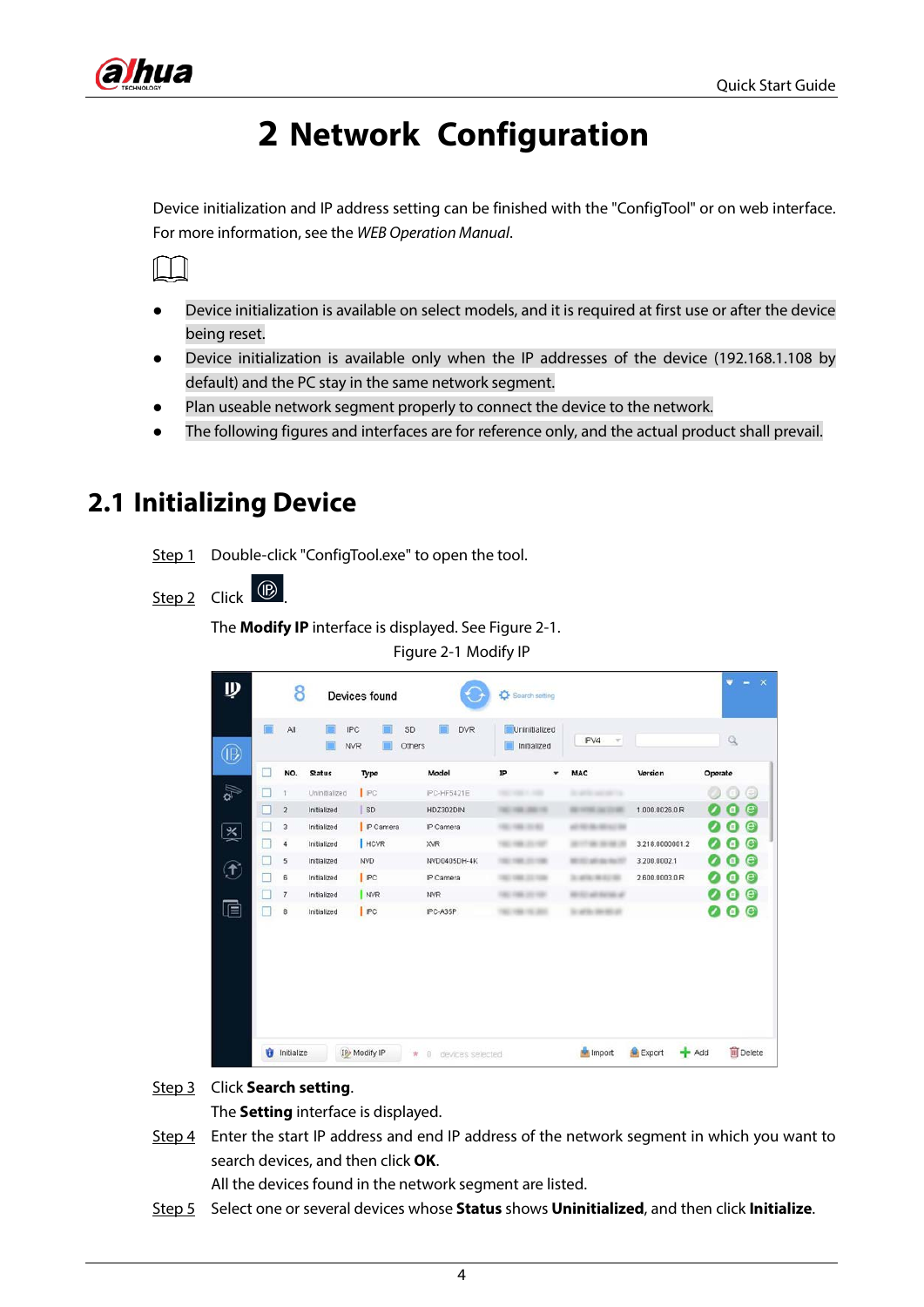

The **Device initialization** interface is displayed.

- <span id="page-10-1"></span>Step 6 Select the devices that need initialization, and then click **Initialize**.
	- The password setting interface is displayed. See [Figure 2-2.](#page-10-1)

#### Figure 2-2 Password setting

|                      | device(s) have not been initialized                                                                                                                                      |
|----------------------|--------------------------------------------------------------------------------------------------------------------------------------------------------------------------|
| Username             | admin                                                                                                                                                                    |
| New Password         |                                                                                                                                                                          |
|                      | Weak<br>Medium<br>Strong                                                                                                                                                 |
| Confirm Password     |                                                                                                                                                                          |
|                      | Use a password that has 8 to 32 characters, it can be<br>a combination of letter(s), number(s) and symbol(s)<br>with at least two kinds of them. (excluding ",",,,,,'& ) |
| <b>Email Address</b> | (for password reset)                                                                                                                                                     |
|                      | *After you have set new password, please set password again in Search Setup.                                                                                             |
|                      | Next                                                                                                                                                                     |

Step 7 Set and confirm the password of the devices, then enter a valid email address, and then click **Next**.

The final setting interface is displayed.

Password can be modified or reset in **System Settings**.

Step 8 Select the options according to your needs, and then click **OK**.

The **Initialization** interface is displayed after initialization is completed. Click the success icon ( $\checkmark$ ) or the failure icon ( $\hat{a}$ ) for the details.

Step 9 Click **Finish**.

The device status on the **Modify IP** interface [\(Figure 2-1\)](#page-9-2) turns to **Initialized**.

#### <span id="page-10-0"></span>**2.2 Modifying Device IP Address**



- You can modify IP address of one or multiple devices in one time. This section is based on modifying IP addresses in batches.
- Modifying IP addresses in batches is available only when the corresponding devices have the same login password.

Step 1 Do ["Step 1"](#page-9-3) to ["Step 4"](#page-9-4) in ["2.1](#page-9-1) [Initializing Device"](#page-9-1) to search devices in your network segment.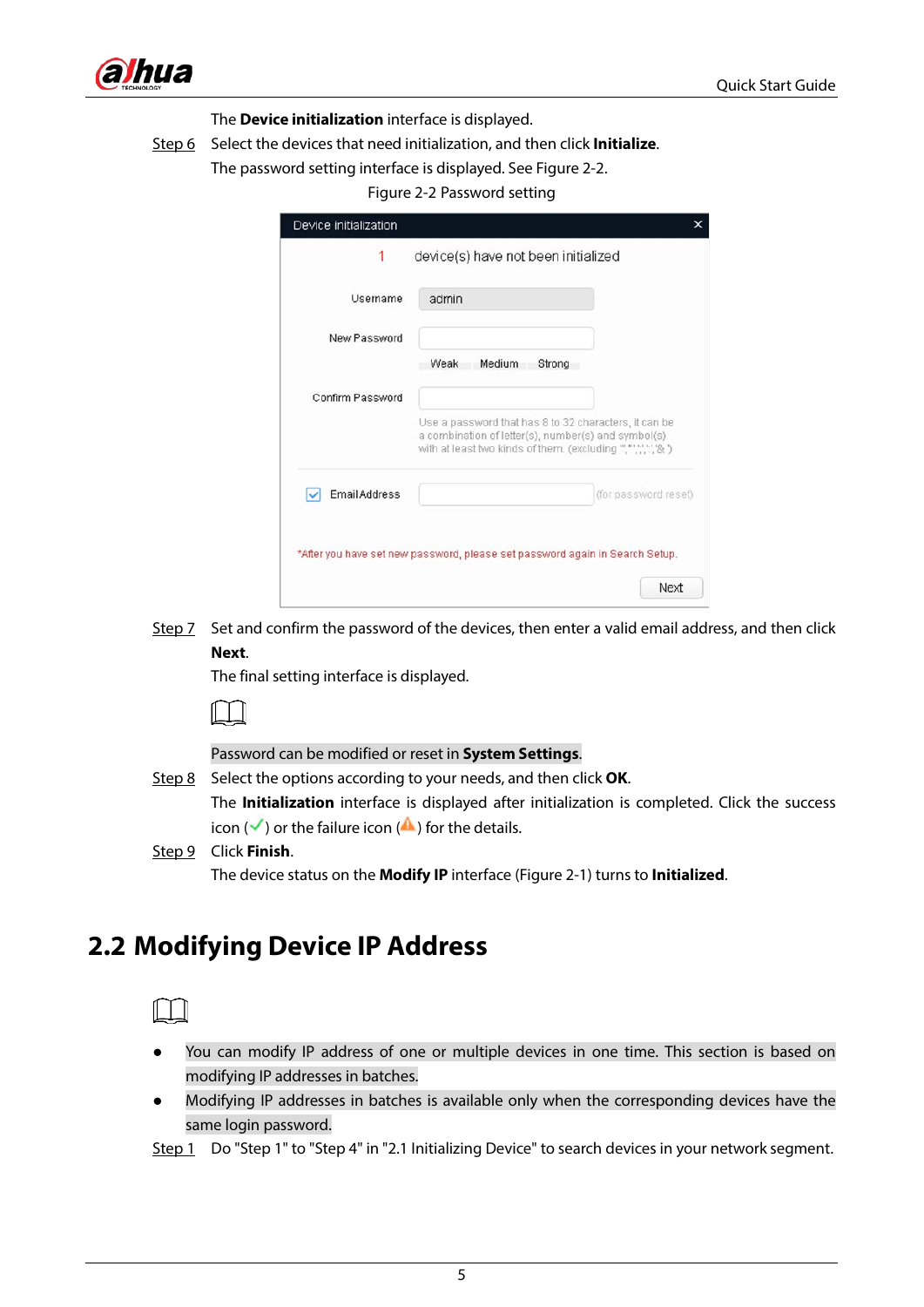

M

After clicking **Search setting**, enter the username and password, and make sure that they are the same as what you set during initialization; otherwise there will be wrong password notice.

<span id="page-11-1"></span>Step 2 Select the devices whose IP addresses need to be modified, and then click **Modify IP**.

The **Modify IP Address** interface is displayed. See [Figure 2-3.](#page-11-1)

Figure 2-3 Modify IP Address

| Modify IP Address           |                |               |          |                              |         | $\times$ |
|-----------------------------|----------------|---------------|----------|------------------------------|---------|----------|
| Mode                        | $\circledcirc$ | <b>Static</b> |          | <b>DHCP</b>                  |         |          |
| Start IP                    |                | $+$           | $\omega$ | ×                            | Same IP |          |
| <b>Subnet Mask</b>          |                |               |          | 2012/03/10 12:00:00 to 12:00 |         |          |
| Gateway                     |                | $\sim$        | ÷        | $\overline{\phantom{a}}$     |         |          |
|                             |                |               |          |                              |         |          |
| Selected number of devices: |                |               |          |                              |         | OK       |

Step 3 Select **Static** mode, and then enter start IP, subnet mask, and gateway.

- IP addresses of multiple devices will be set to the same if you select the **Same IP** check box.
- If DHCP server is available in the network, devices will automatically obtain IP addresses from DHCP server when you select **DHCP**.
- Step 4 Click **OK**.

## <span id="page-11-0"></span>**2.3 Logging in to Web Interface**

Step 1 Open IE browser, then enter the IP address of the device in the address bar, and then press Enter.

If the setup wizard is displayed, finish the settings as instructed.

- Step 2 Enter the user name and password in the login box, and then click **Login**.
- Step 3 For the first login, click **Click Here to Download Plugin**, and then install the plugin as instructed.

The main interface is displayed when the installation is finished. See [Figure 2-4.](#page-12-0)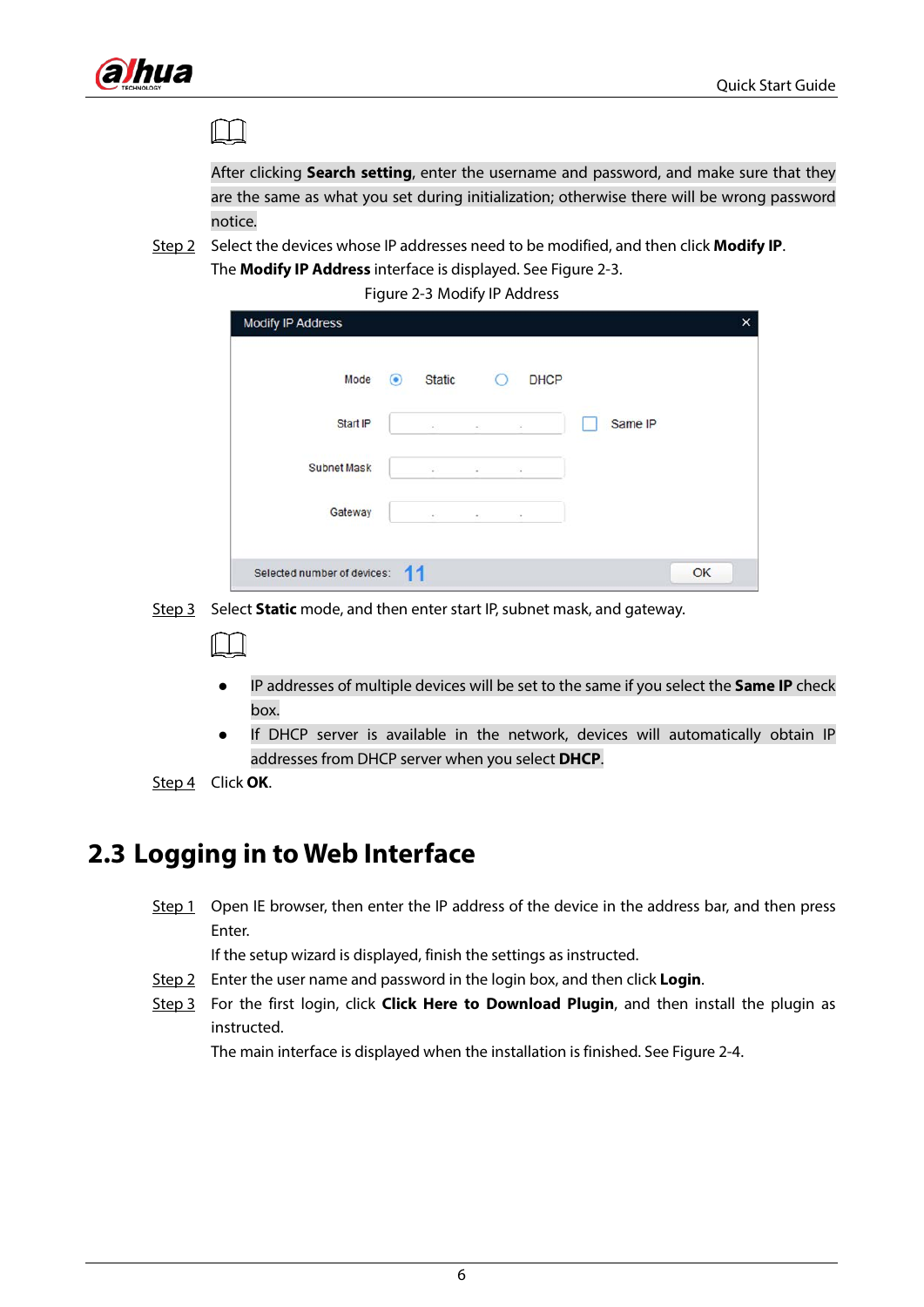<span id="page-12-0"></span>

Figure 2-4 Main interface

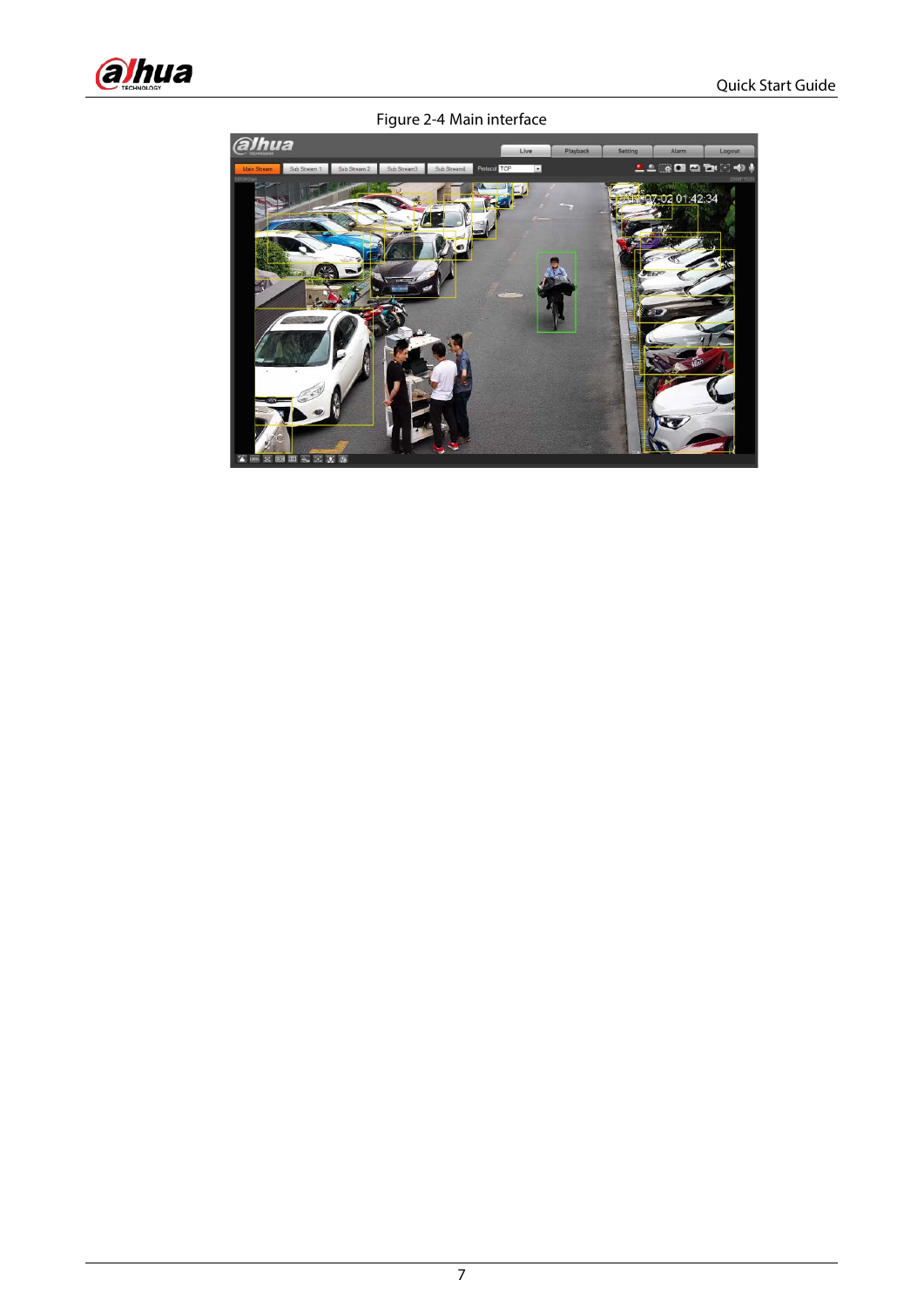<span id="page-13-0"></span>

# **3 Installation**

## <span id="page-13-1"></span>**3.1 Packing List**

- The tool required for the installation such as electric drill is not provided in the package.
- The operation manual and related tool are contained in the disk or the QR code, and the actual packing shall prevail.



## <span id="page-13-2"></span>**3.2 Dimensions**

#### $\blacksquare$

The following figures are for reference only, and the actual product shall prevail.

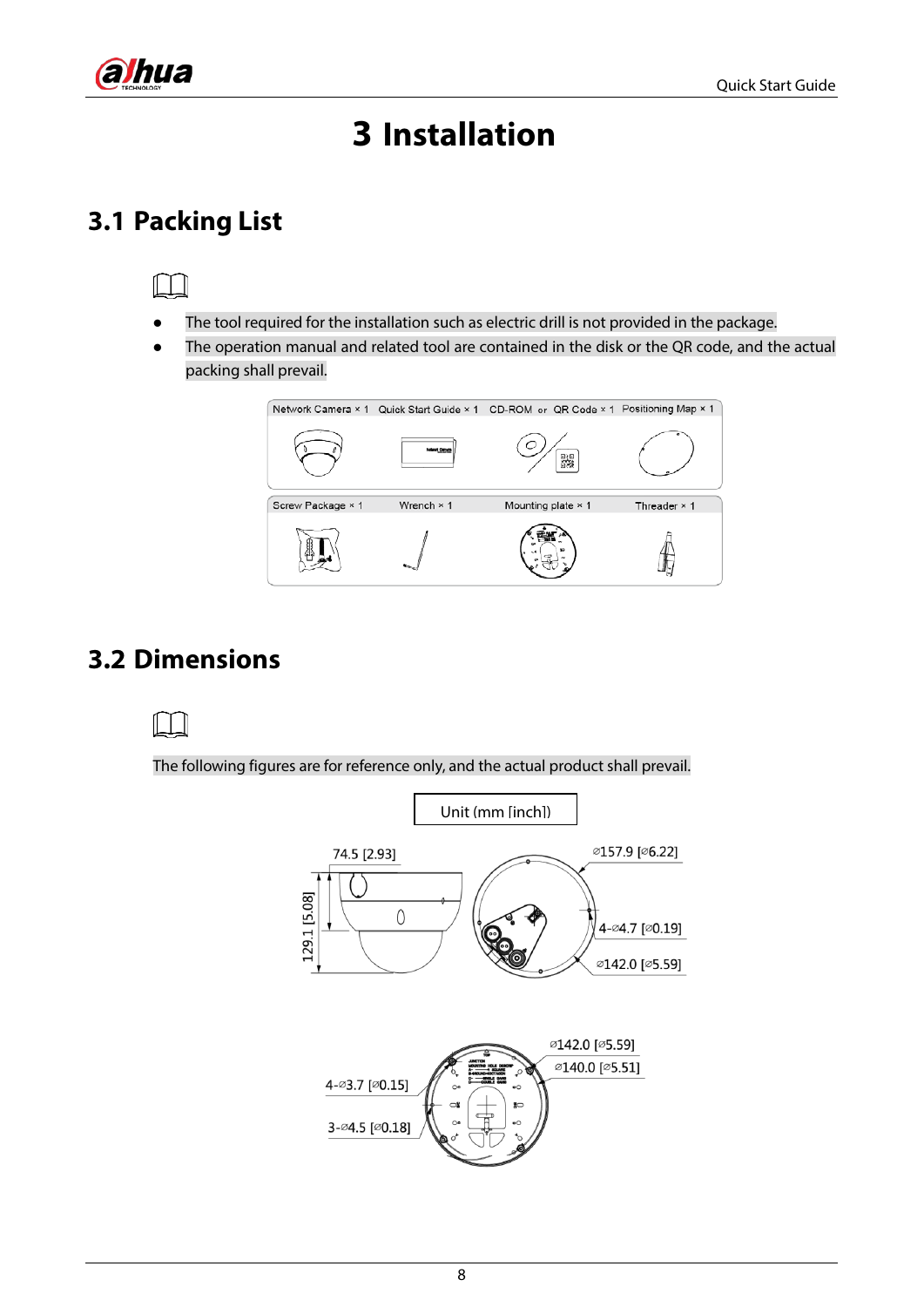

## <span id="page-14-0"></span>**3.3 Installing Device**

#### <span id="page-14-1"></span>**3.3.1 Installation Method**



## <span id="page-14-2"></span>**3.3.2 Installing SD Card (Optional)**

#### $\mathbb{I}$

Disconnect the power before installing or removing the SD card.



Press and hold the reset button for 10 s to reset the camera.

#### <span id="page-14-3"></span>**3.3.3 Threading Cable**

This section takes threading network cable for example.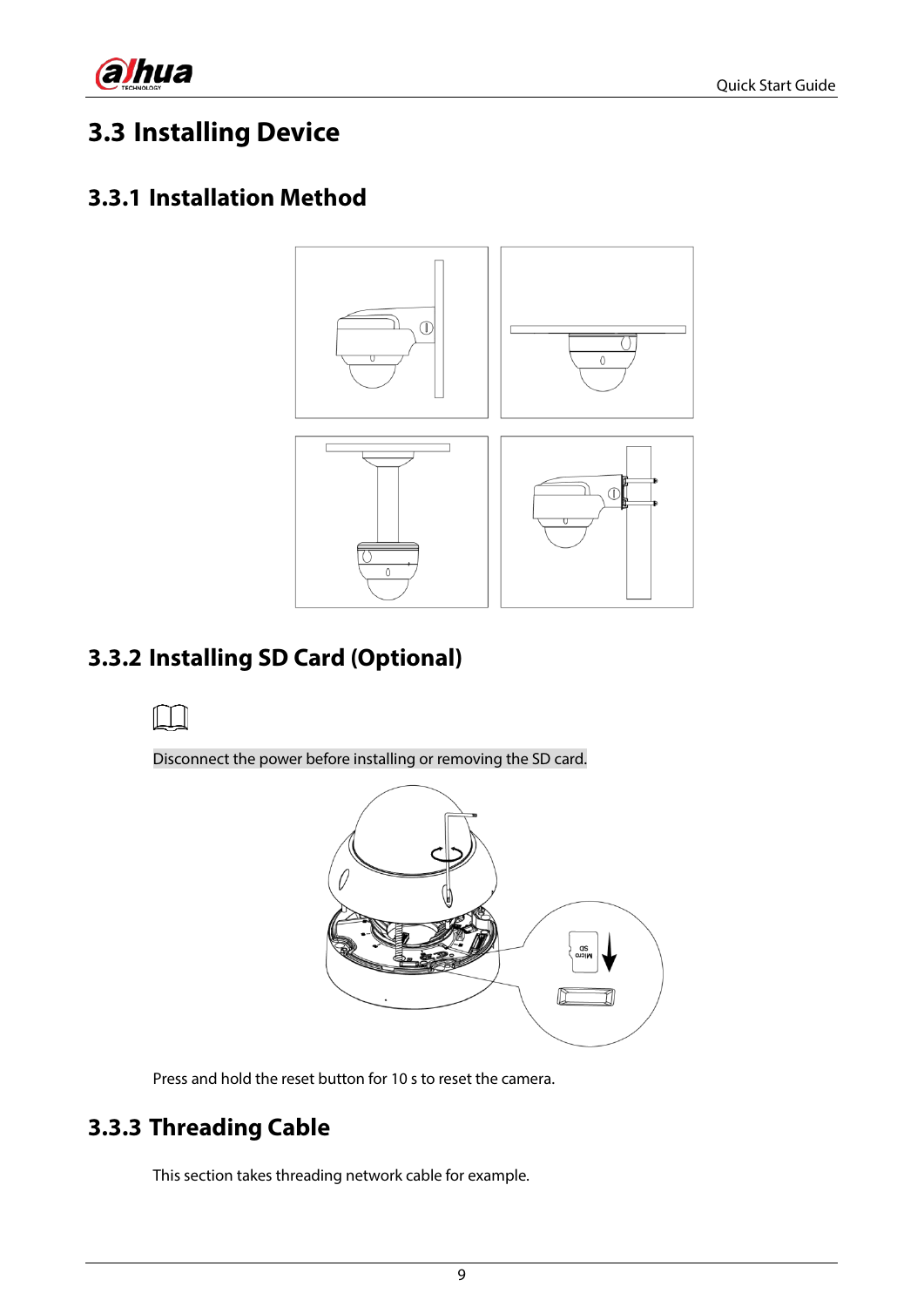



## <span id="page-15-0"></span>**3.3.4 Attaching Device**

## $\triangle$

Make sure that the mounting surface is strong enough to hold at least three times of the weight of the device and bracket.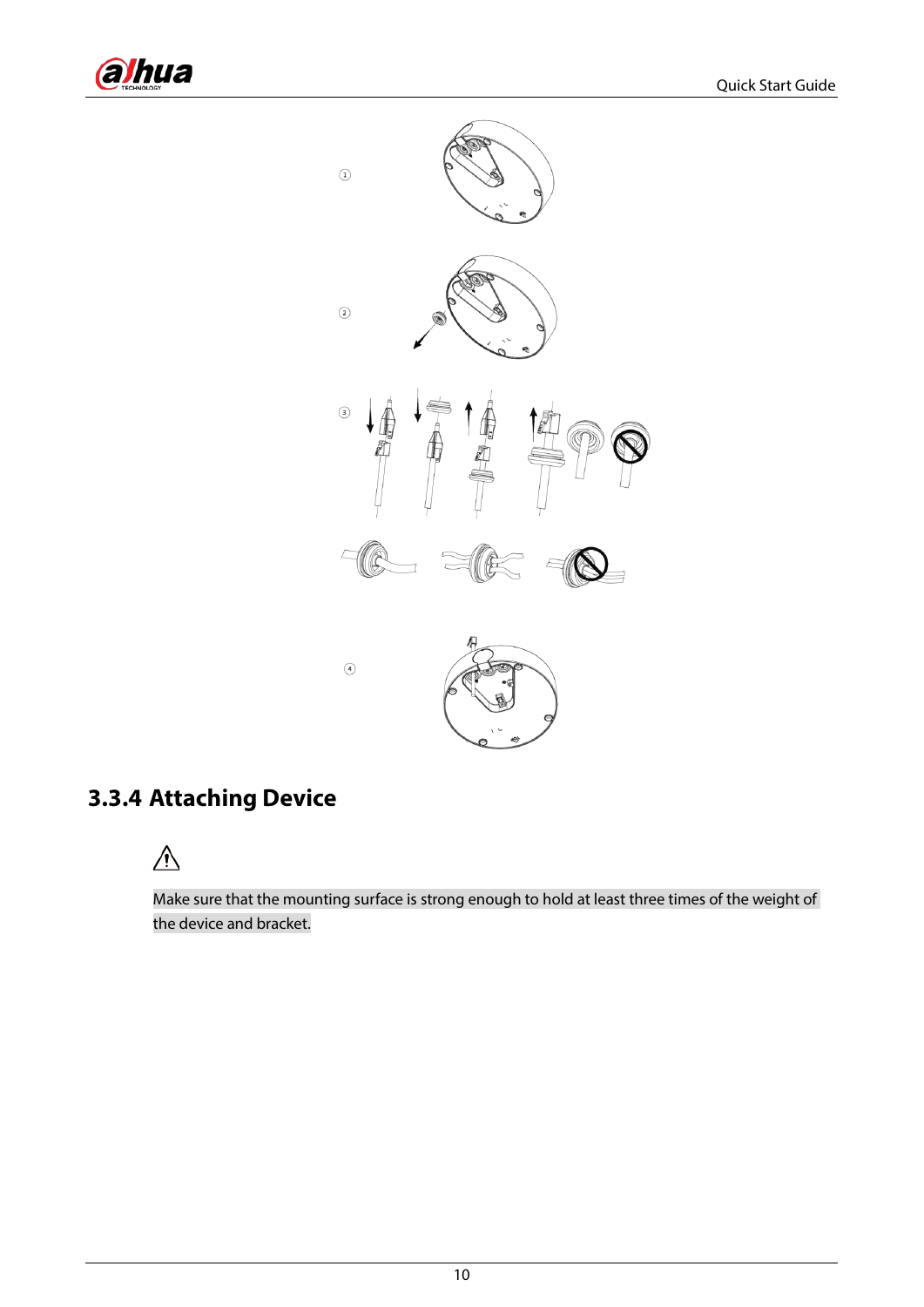

#### **Cable going through the mounting surface**



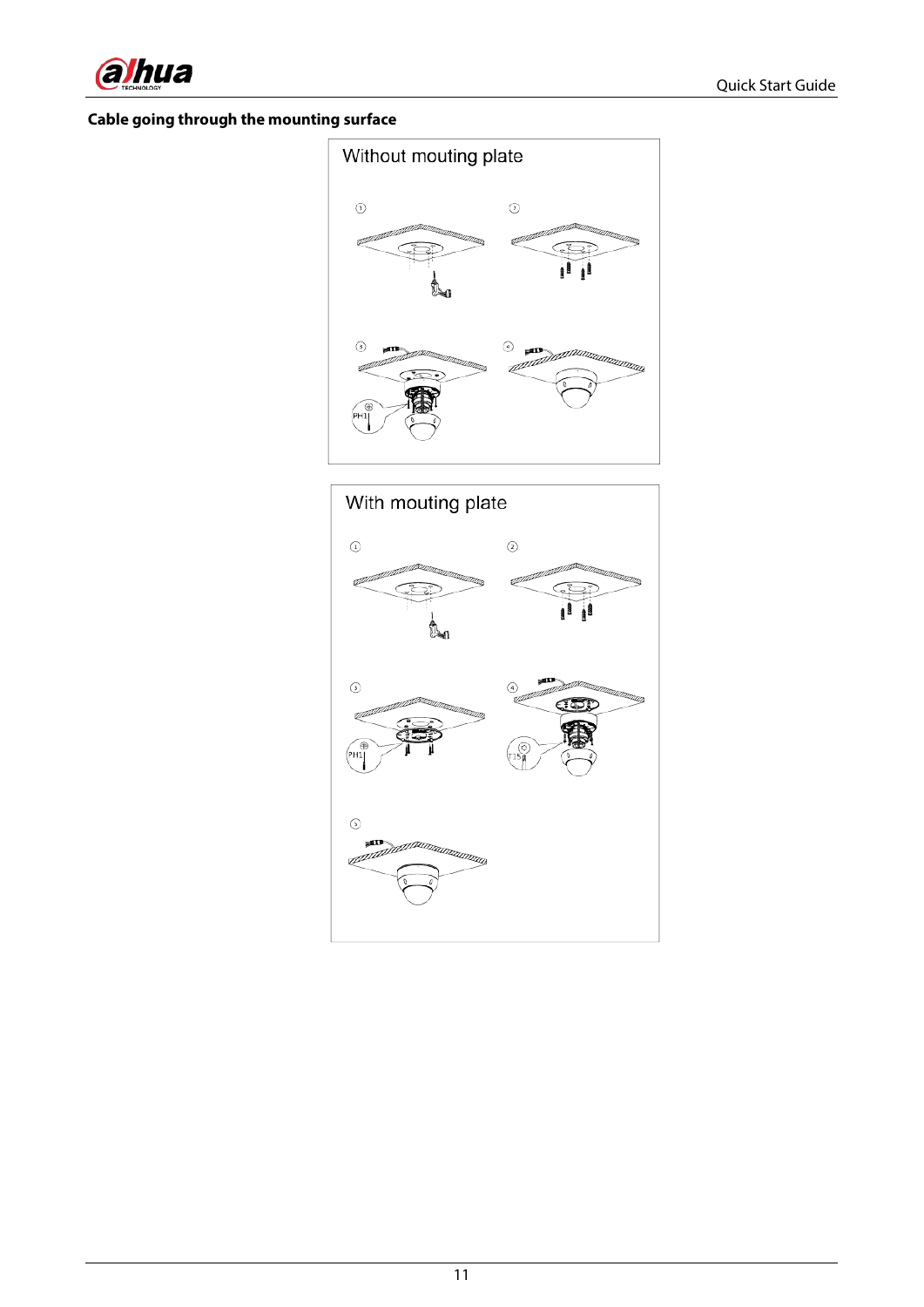

#### **Cable going through the side cable tray**





## <span id="page-17-0"></span>**3.3.5 Wrapping Waterproof Tape (Optional)**

#### m

This part is needed when the cable connector is out of the junction box.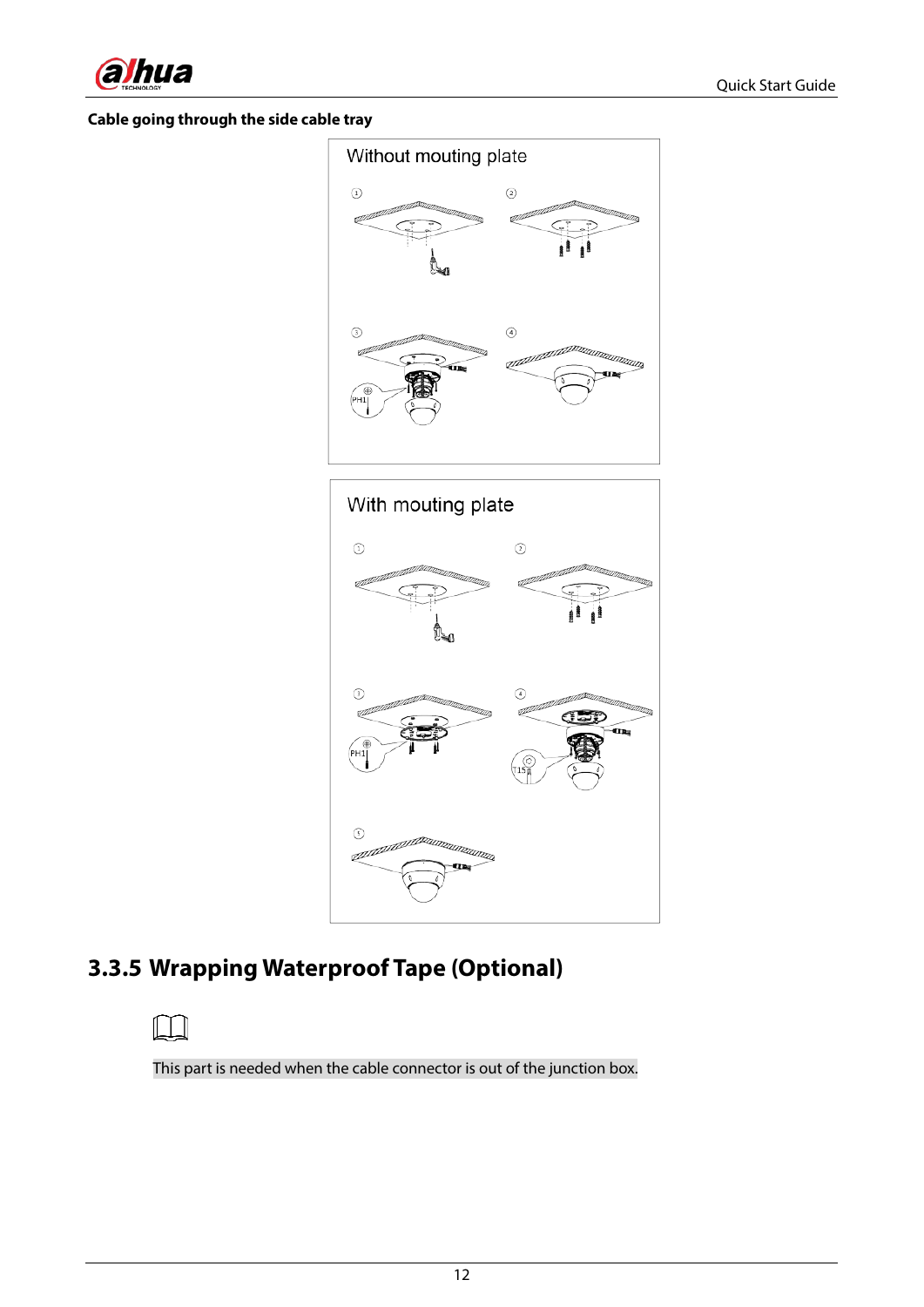



## <span id="page-18-0"></span>**3.3.6 Adjusting Lens Angle**